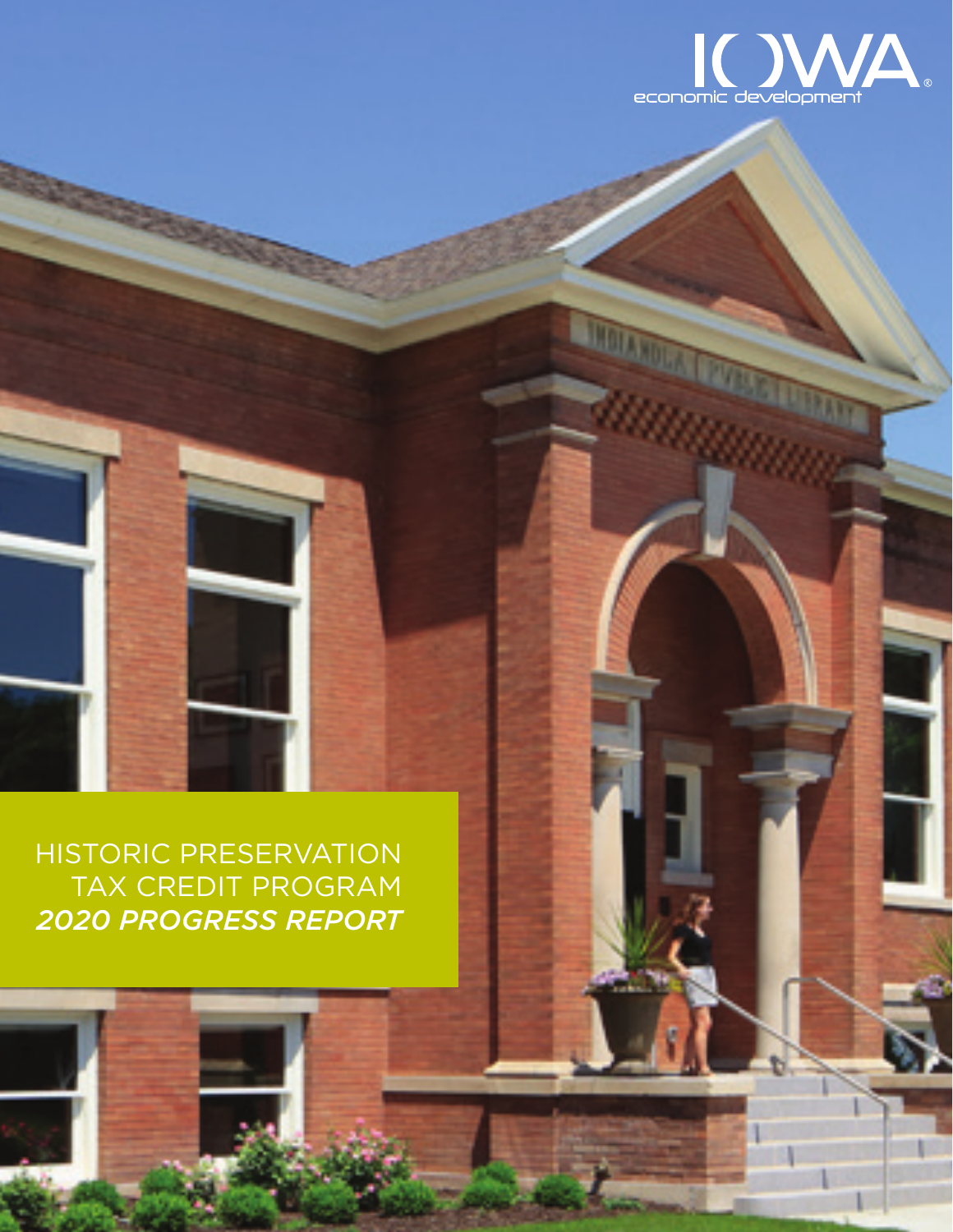### INTRODUCTION

Iowa Code Chapter 404A.5 charges the Iowa Economic Development Authority (IEDA) with developing and submitting an annual report to the legislature on the Historic Preservation Tax Credit Program. This report includes information regarding awards and claims made under this program, the current liability to the State and the potential impact on local property taxes as a result of completed projects.

This report includes data from July 1, 2019, through June 30, 2020. Information in this report includes a compilation of data from IEDA and the Iowa Department of Cultural Affairs (DCA).

### PROGRAM DESCRIPTION

Iowa's Historic Preservation Tax Credit program was created by the legislature in 2000. Created to encourage the redevelopment and reuse of historic structures across Iowa, the program provides state tax credits for the sensitive rehabilitation of these structures. Since program inception, the Historic Preservation Tax Credit Program has been utilized in the rehabilitation of a variety of buildings, varying in size, style and type. Through this program, underused or vacant schools, warehouses, factories, retail stores, apartments, hotels, houses, offices, residences, and other buildings have been returned to useful life in a manner that maintains historic character.

To be eligible, the building must meet one of the following criteria:

- · Listed on the National Register of Historic Places or determined by State Historic Preservation Office staff to be eligible for listing.
- · Contribute to the significance of a historic district that is listed, or eligible to be listed, on the National Register.
- · Designated as a local landmark by city or county ordinance.
- · A barn constructed prior to 1937.

The program provides a state tax credit equal to 25% of the "qualified rehabilitation expenditures" associated with the project. Per Iowa Administrative Code 261-49.3, "qualified rehabilitation expenditures" are expenditures that meet the definition of "qualified rehabilitation expenditures" in Section 47 of the Internal Revenue Code. Iowa Administrative Code 261-49.4(4) clarifies that "qualified rehabilitation expenditures" do not include expenditures financed by federal, state or local grants or forgivable loans, unless allowed for in Section 47.

Work completed on the building must meet the federal Secretary of Interior Standards for Rehabilitation to ensure character defining features and spaces of the structure are maintained. Planned and completed work is reviewed by DCA to ensure compliance with these standards.

Iowa Code 404A stipulates that only an eligible taxpayer may apply for the state tax credit. An eligible taxpayer is defined as the fee simple owner of the property or someone having a long-term lease, which meets the requirements of the federal rehabilitation credit. The applicant may be a nonprofit entity but may not be a governmental body.

Tax credits may be used to offset the applicant's Iowa income tax liability. These credits can be claimed against individual, corporate, franchise, moneys and credits and insurance premium taxes. Credits are also transferrable and refundable.

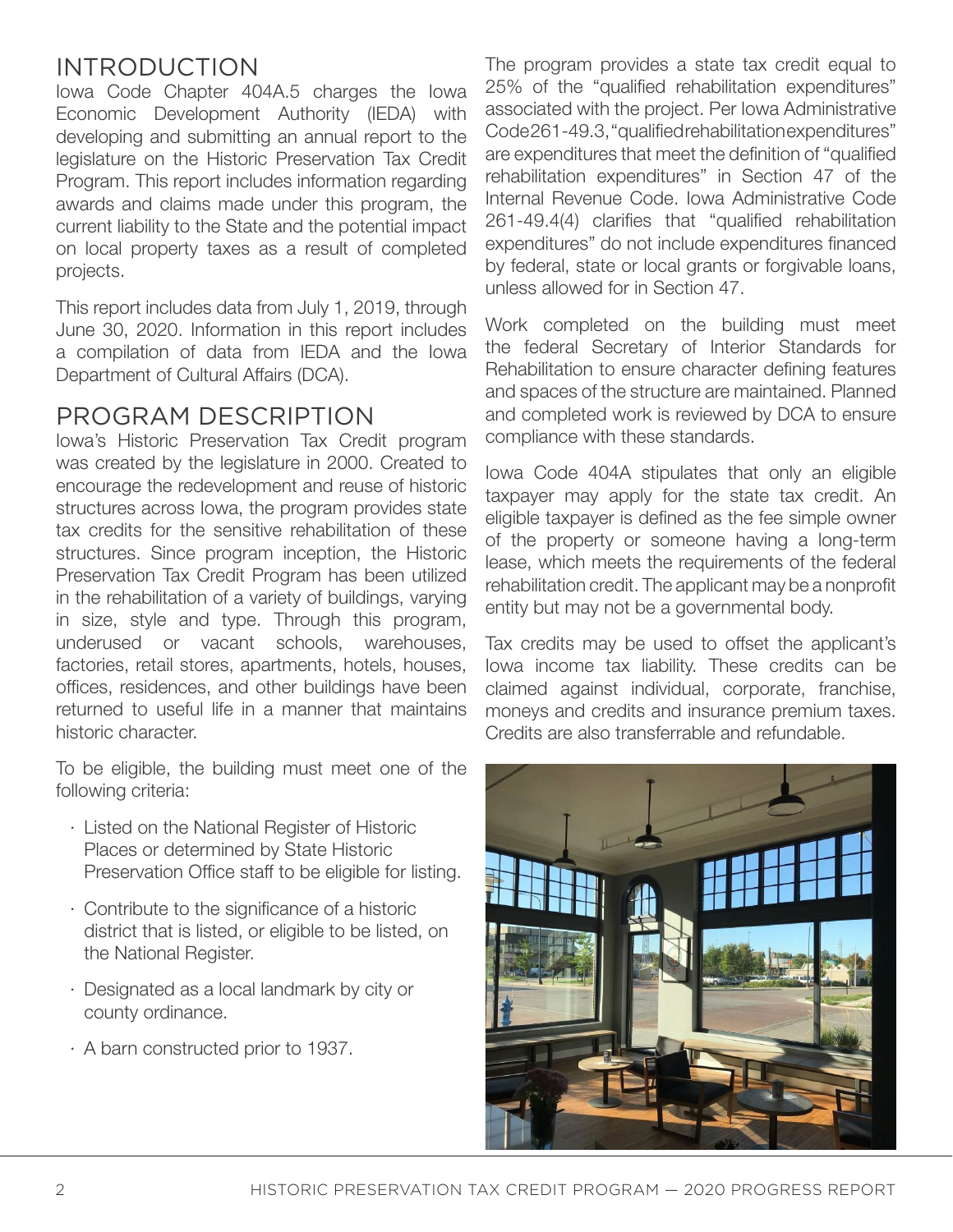

## PROGRAM HISTORY

The Historic Preservation Tax Credit program has always been subject to a cap on the amount of credits that can be allocated to applicants. The program was allocated \$2.4 million for its first year of awards in FY 2001. The annual cap has been set at \$45 million per year since FY 2013.

A minimum of 5% of the available credits each year are to be set aside for small projects. Small projects are those with qualified rehabilitation expenditures of less than \$750,000.

Originally, credits under this program were nonrefundable and nontransferable. Legislative changes in 2003 made the credits transferrable. In 2007, the credit was made refundable as well, allowing the applicant to receive a refund from the State if credits were more than the applicant's liability.

In 2014, the Iowa Legislature passed House File 2453, which clarified requirements of the Historic Preservation Tax Credit program. These changes include:

- · Required applicants to enter into an agreement with DCA.
- · Limited the amount of credits available to 25% of the expenditures identified in the agreement with DCA.
- · Clarified that qualified rehabilitation expenditures did not include federal, state, or local government grants or forgivable loans unless otherwise allowed under section 47 of the Internal Revenue Code.
- · Established allowable cost overruns for projects.
- · Established a 36-month project completion date for projects.
- · Required a CPA examination of all projects.

From 2000 through August 2016, DCA managed the Historic Preservation Tax Credit Program. During the 2016 legislative session, House File 2443 moved the program to the IEDA. In August 2016, IEDA assumed primary responsibility for administering the program.

Today, IEDA and DCA work in partnership to manage the program. All projects awarded prior to August 15, 2016, are managed by DCA, while all projects awarded since that date are managed by IEDA. IEDA and DCA jointly review new projects for eligibility and compliance, at both the application and project close out phases. IEDA and DCA entered into a Memorandum of Understanding in 2016 to describe and clarify each agency's role and function within the program. The roles of each agency are described in more detail under the Application Process section of this report.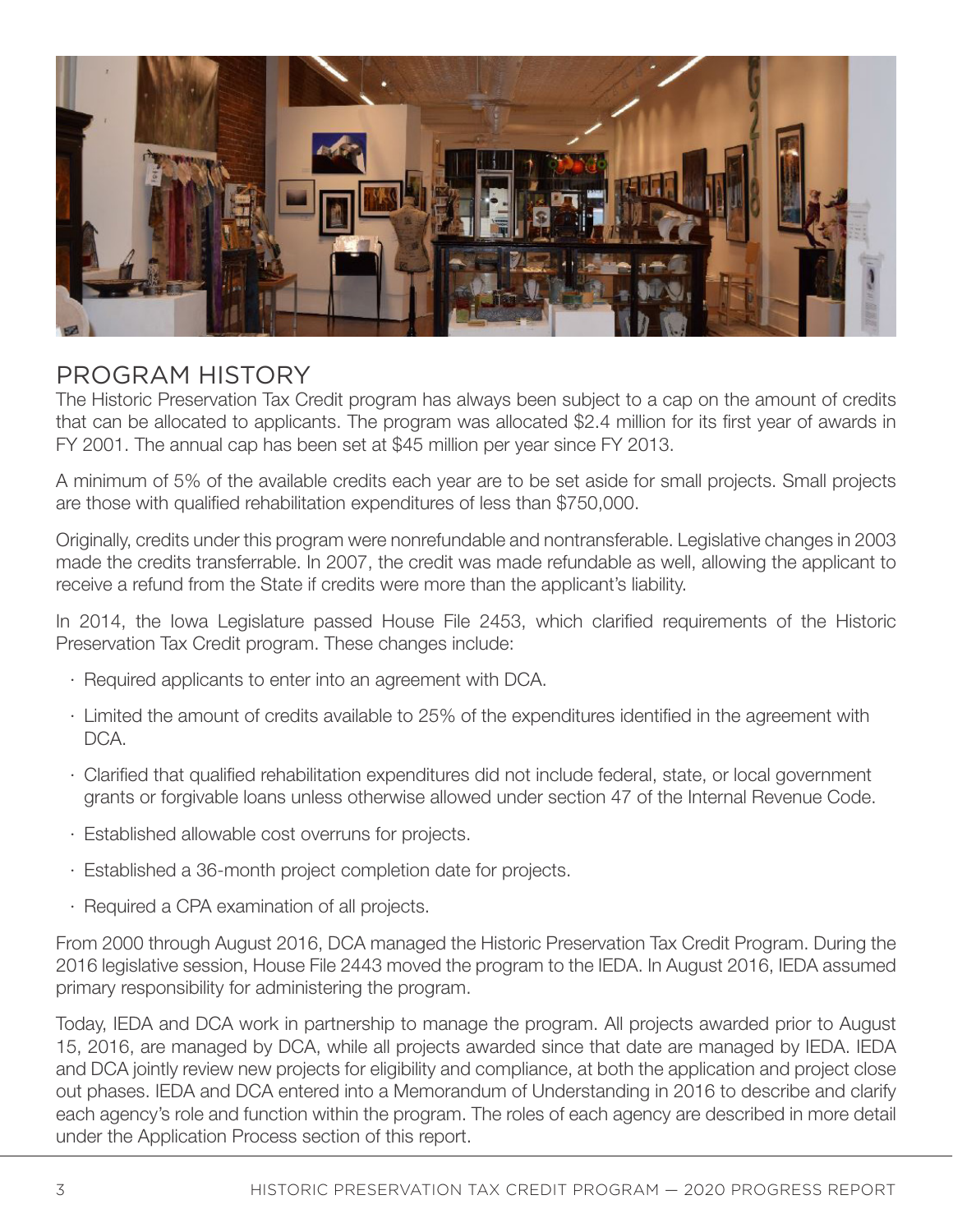# APPLICATION PROCESS

Projects completed with assistance from the Historic Preservation Tax Credit program often involve multiple partners and funding sources. A significant amount of planning is necessary to ensure projects are designed and completed in compliance with federal rehabilitation standards and state program requirements.

Applications for the Historic Preservation Tax Credit program involve six steps, described below:

**Part 1:** Applicants submit information on the proposed project building to determine eligibility. DCA staff evaluate the building's integrity and historic significance, often in consultation with the National Park Service. IEDA staff review property ownership to determine if the applicant is an eligible taxpayer/ applicant.

Part 1.5: Once the property is determined to be eligible under the program requirements, DCA and IEDA staff meet with the applicant to discuss the proposed project and scope of work. Discussions focus on work design. DCA offers feedback to the applicant to assist in developing rehabilitation plans. IEDA staff provides guidance on ownership and project financing.

Part 2: Applicant submits proposed work to DCA for review and evaluation. DCA staff determines if the proposed rehabilitation work meets the Secretary of the Interior's Standards for Rehabilitation. Negotiations may take place between the applicant and DCA during this phase, and the applicant may revise the scope of work based on this review.

**Part 2B:** Applicant may apply for Historic Preservation Tax Credits. IEDA reviews submitted applications to assess the project's planning and financial readiness. IEDA and DCA consult during the review of Part 2B applications. DCA reviews the project's construction timeline.

IEDA accepts Part 2B applications for small projects on an on-going basis. Applications for large projects are typically accepted twice per year, in the spring and in the fall.

Upon Part 2B application approval, the project is registered for tax credits. IEDA and the applicant enter a contract establishing the terms and conditions that must be met to receive the tax credit and provides the maximum amount of the tax credit.

**Part 3:** The applicant submits the Part 3 application upon project completion. The Part 3 application describes the completed work, final qualified expenditures, and provides assurance that all contract requirements and regulations have been met.

DCA evaluates work for compliance with the Secretary of the Interior's Standards for Rehabilitation. IEDA reviews financing, expenditures and other submitted information.

After DCA approves completed work and IEDA determines the amount of final expenditures, IEDA issues a tax credit certificate to the applicant.

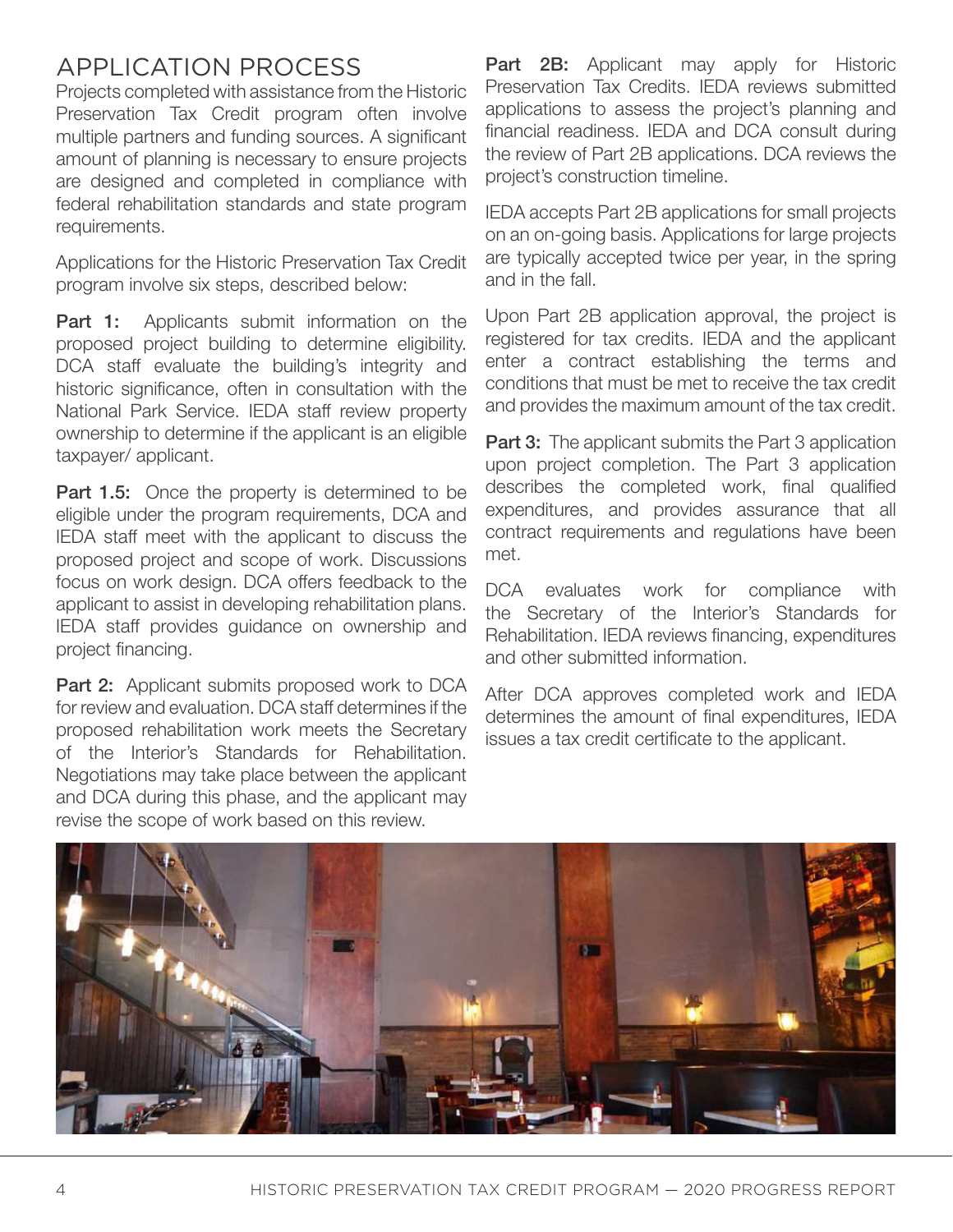## CURRENT PROGRAM STATUS

The charts included in this report provide a summary of the number of open Historic Preservation Tax Credit Projects and the amount of credits allocated to those projects, in addition to the State's current program liability.

From July 1, 2019, through June 30, 2020:

- · IEDA registered 33 projects for tax credits and allocated \$44.4 million in tax credits.
- · IEDA and DCA issued tax credits for 49 projects totaling \$32.9 million, including tax credits issued for reserved projects.
- · IEDA maintained 84 open projects totaling \$118 million in credits.

Projects approved for credits between July 1, 2014, and August 1, 2016, were registered by DCA, which remains responsible for project administration. IEDAregistered projects were approved for tax credits after August 15, 2016, and administered by IEDA.

This report differentiates between reserved and registered projects. Prior to the 2014 legislative changes, which were effective July 1, 2014, approved projects received a reservation for tax credits. The program allowed applicants to receive a tax credit on project cost overages. Because cost overages were allowed, the final amount of tax credits for which the applicant was eligible often exceeded the reservation amount. Although DCA administers reserved projects and issues tax credit certificates, since 2016, overage allowances have been paid out of current year allocations made to IEDA, restricting amounts available for active applications.

In FY 2020, DCA issued the final remaining tax credit certificates for reserved projects. As all reserved projects have been closed, in FY 2021, IEDA will be able to utilize its full annual allocation of tax credits to new projects applying for tax credits.

The Historic Preservation Tax Credit program continues to experience high demand. IEDA received \$51 million in requests for credits during the Part 2B large project application round in July 2019. Based on feedback and interest from communities and developers, IEDA anticipates this demand will continue in 2021.



Historic Tax Credits Projects Registered from July 1, 2019- June 30, 2020

\$11,447,097 in credits from the FY 2020 allocation were used to fully fund these two large projects.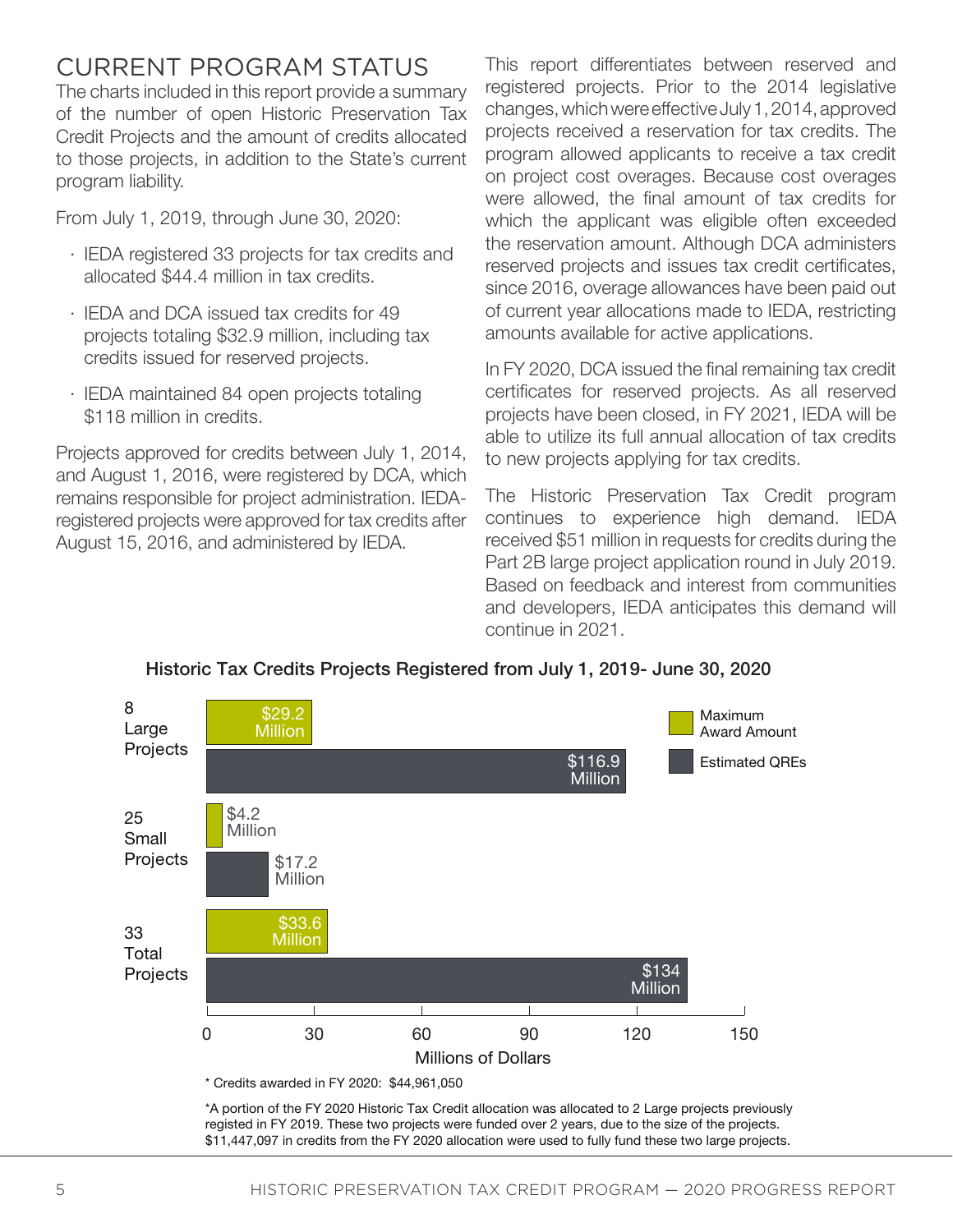#### Tax Credit Certificates Issued by IEDA between July 1, 2019 – June 30, 2020



\*Note: QREs or qualified rehabiltiation expenditures may not reflect the entire project costs. Iowa Code stipulates the amount of tax credit available to a project are calculated based on QREs; However, projects typically include other expenses/costs that are not factored in when calculationg tax credits for this program.

#### Tax Credits Certificates Issued by DCA from July 1, 2019 - June 30, 2020



\*Note: QREs or qualified rehabiltiation expenditures may not reflect the entire project costs. Iowa Code stipulates the amount of tax credit available to a project are calculated based on QREs; However, projects typically include other expenses/costs that are not factored in when calculationg tax credits for this program.

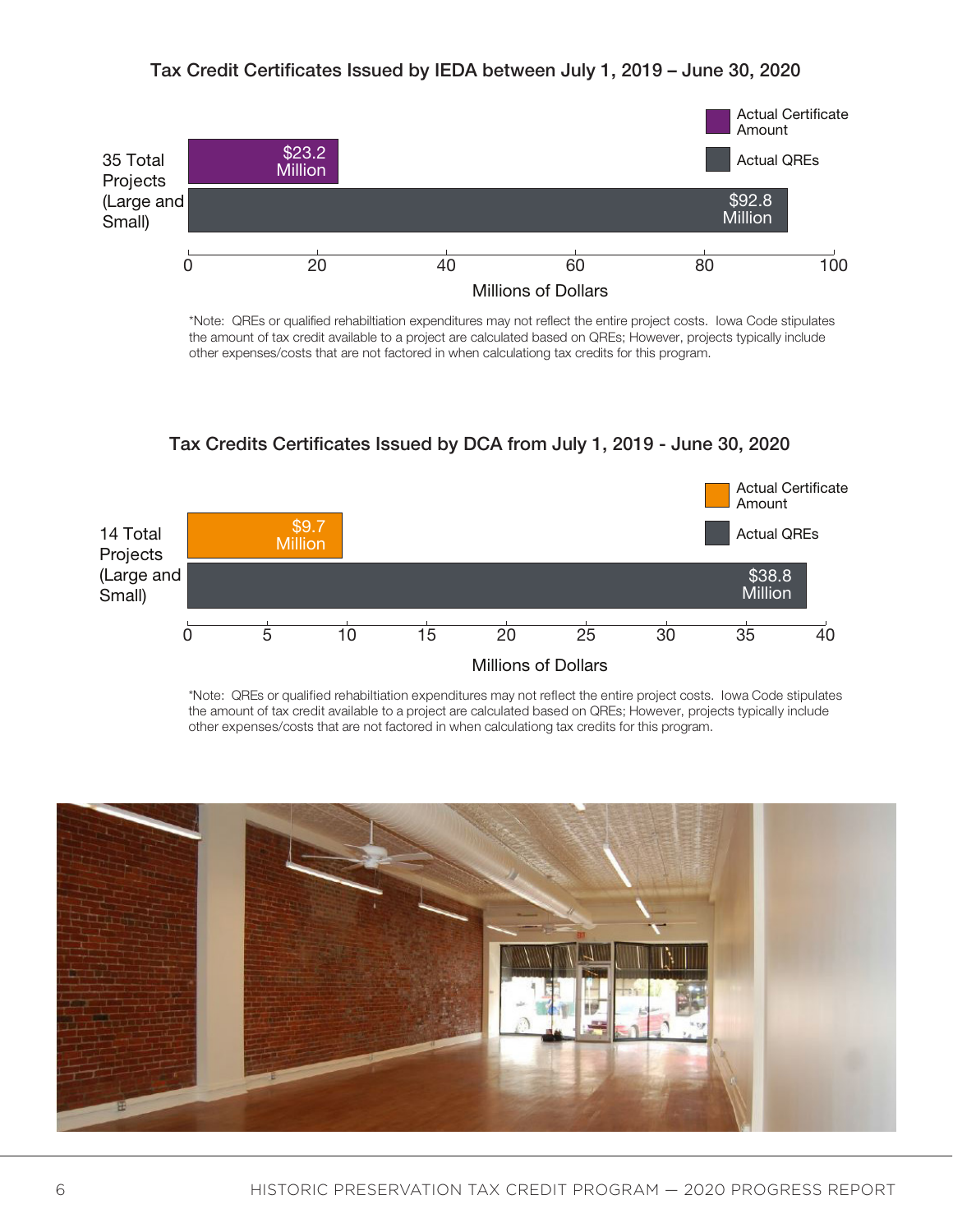#### Open Historic Tax Credit Projects - Credits Awarded, But Not Issued as of June 30, 2020 **Oustanding Award Amounts**



\$119,320,444 Total

Anticipated Impact of Completed Projects on Local Property Taxes



Figures are based on completed projects issued tax credit certificates from IEDA from July 1, 2019 to June 30,2020

Estimates based on information from County Assessor's office in applicable counties

Figures assume annual assessed values increases of 2.75% in odd years and .5% in even years and include local tax abatement as presented in application to IEDA